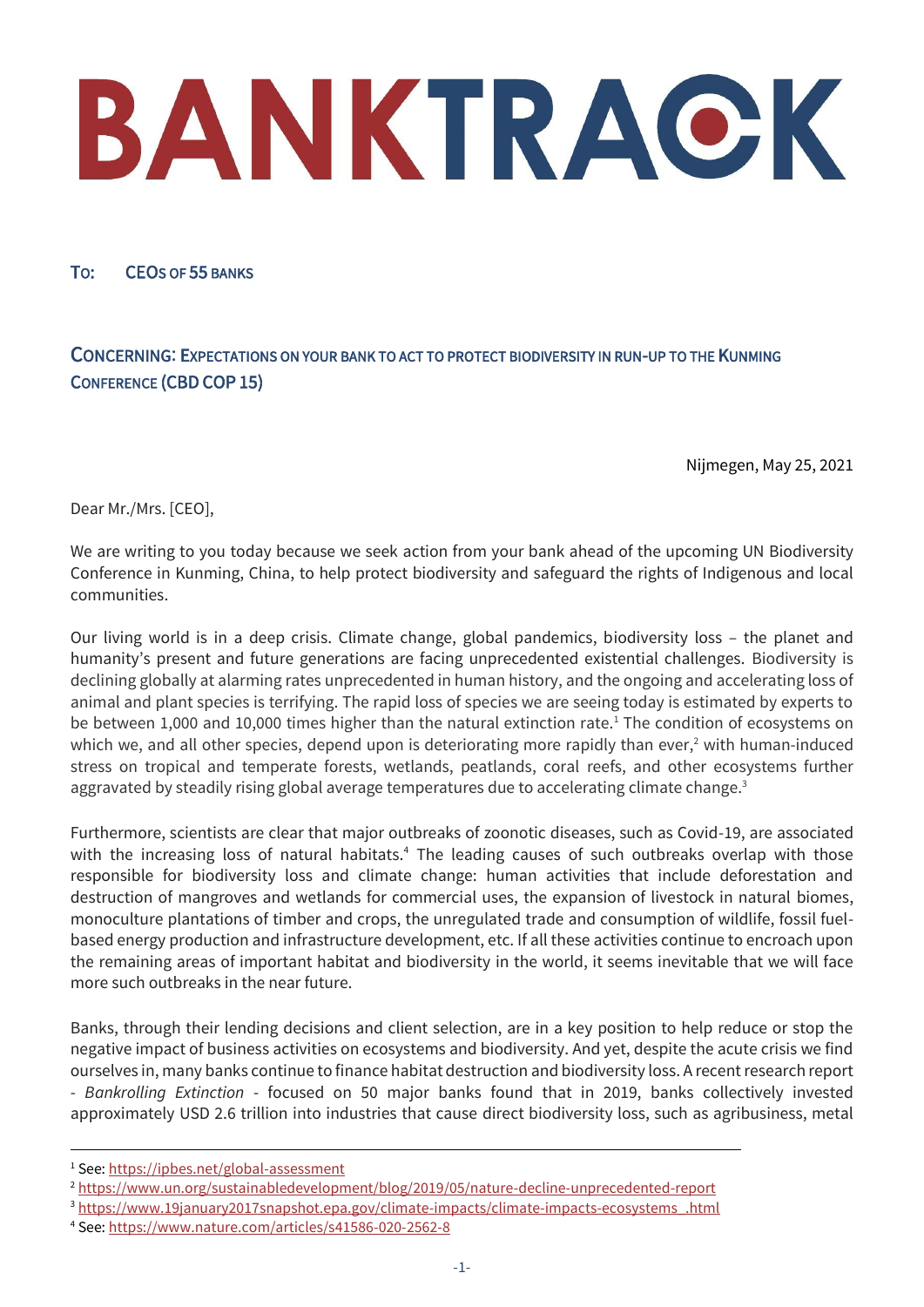and mineral mining, fossil fuels, and large scale infrastructure.<sup>5</sup> According to the report, none of the banks covered have developed sufficient systems to measure and monitor the impacts of their lending activities on biodiversity, or have publicly supported the Aichi Biodiversity Targets of the Convention on Biological Diversity.<sup>6</sup>

Banks have a specific responsibility to help protect ecosystems and global biodiversity.<sup>7</sup> However, many banks have yet to develop robust dedicated policies and adequate and effective processes and management systems to address the long-term impacts of their financing activities on biodiversity.

It is for this reason that, in the run-up to the fifteenth meeting of the Conference of the Parties to the Convention on Biological Diversity - the Kunming Conference<sup>8</sup> (COP 15, October 11-24, 2021), we, 24 civil society organisations based in 16 countries, seek from your bank concrete commitments to help protect and restore biodiversity and safeguard the rights of Indigenous and local communities.

We recognise that your bank has already taken a number of steps relevant to protect biodiversity.

In addition, if not yet in place as part of the above, we urge your bank to take the following steps:

## 1. Actively support and formally commit to the objectives and targets of the Convention on Biological Diversity.

The 2019 Global Assessment Report of the United Nations' Intergovernmental Science-Policy Platform on Biodiversity and Ecosystem Services (IPBES) provided strong evidence from a range of different fields of knowledge that the planet is currently facing a biodiversity crisis.<sup>9</sup> The health of ecosystems on which all species depend is deteriorating more rapidly than ever and without deliberate systemic and policy changes, over one million species may go extinct within our lifetime. We are eroding the very foundations of our economic livelihoods, food security, water security, health, and quality of life worldwide, yet awareness amongst the public and businesses of the scale of the crisis is still limited.

To help strengthen this awareness amongst the public and with your clients, we call on your bank to formally and publicly acknowledge that the biodiversity crisis requires urgent action from all sectors and actors, including banks, and to commit to support the objectives and targets of the Convention on Biological Diversity (CBD).

## 2. Adopt methodologies to measure and report the impact of your investment and financing activities on biodiversity.

To understand the full biodiversity impacts of your business activities, we urge your bank to adopt methodologies to measure the biodiversity footprint associated with your loans and investments, and to report annually and transparently with increasing scope and precision about the positive and negative global biodiversity impacts linked to your financial activities. Such a methodology should entail, for instance, indicators and biodiversity-related metrics based on available data and having as reference effective

<sup>&</sup>lt;sup>5</sup> "Bankrolling Extinction" report: <u><https://portfolio.earth/></u> . See also Ecowatch: New Report Shows Banks Loaned \$2.6 Trillion Linked to Biodiversity Loss in 2019.

 $6$  Aichi Biodiversity Targets are a set of 20 global targets under the Strategic Plan for Biodiversity 2011-2020. They are grouped under five strategic goals. Se[e https://www.cbd.int/sp/targets/](https://www.cbd.int/sp/targets/)

 $^7$  See OECD (2019), Biodiversity: Finance and the Economic and Business Case for Action, report prepared for the G7 Environment Ministers' Meeting, 5-6 May 2019[: https://www.oecd.org/environment/resources/biodiversity/G7-report-](https://www.oecd.org/environment/resources/biodiversity/G7-report-Biodiversity-Finance-and-the-Economic-and-Business-Case-for-Action.pdf)[Biodiversity-Finance-and-the-Economic-and-Business-Case-for-Action.pdf](https://www.oecd.org/environment/resources/biodiversity/G7-report-Biodiversity-Finance-and-the-Economic-and-Business-Case-for-Action.pdf)

<sup>8</sup> <https://www.cbd.int/cop/>

<sup>&</sup>lt;sup>9</sup> See <https://www.ipbes.net/global-assessment>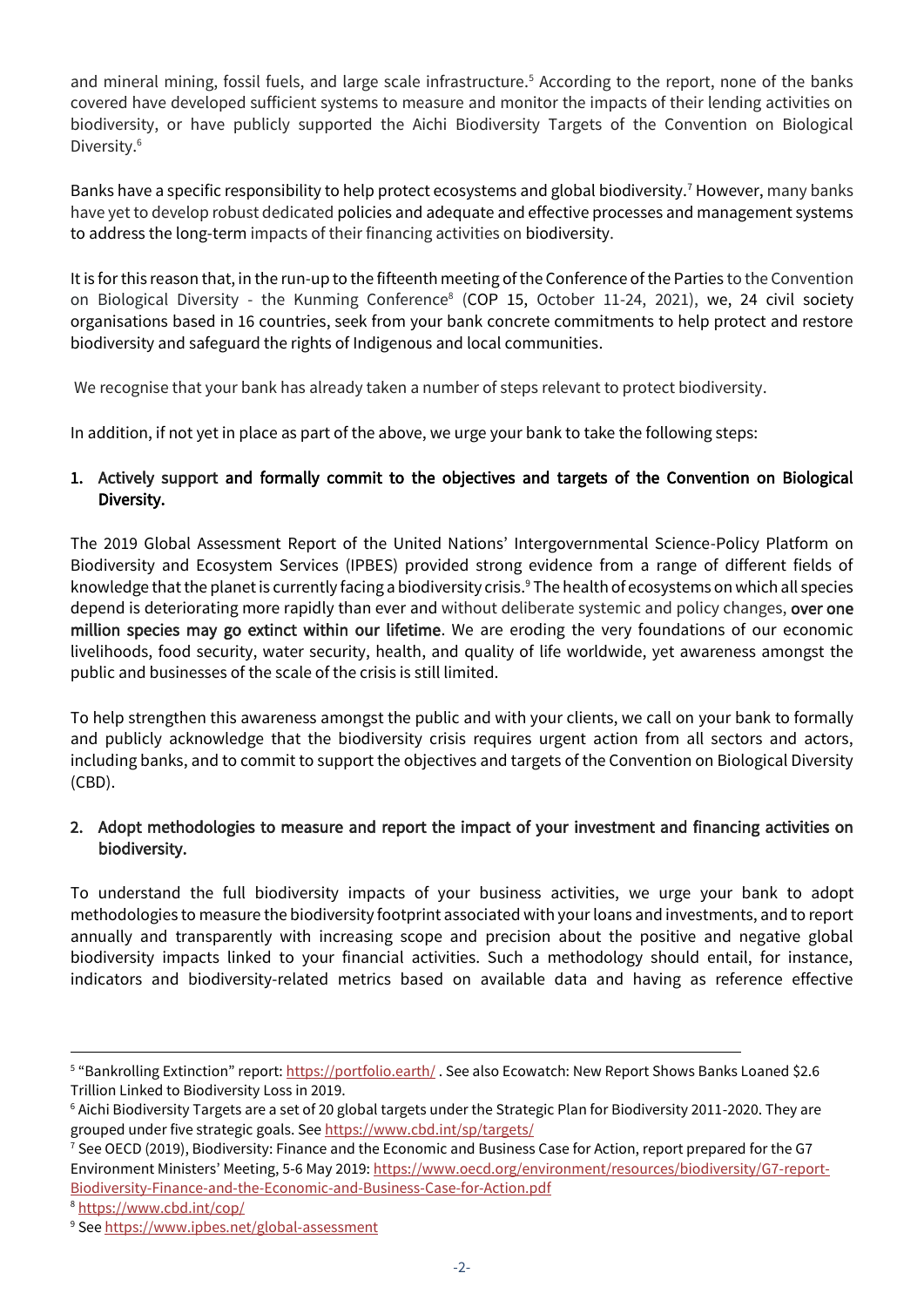measurement approaches currently in use by the financial sector as well as reporting frameworks highlighted on the website of the Convention on Biological Diversity.<sup>10</sup>

# 3. Refrain from investing in and providing finance to carbon and biodiversity offset projects.

We urge your bank to refuse to finance carbon and biodiversity offset projects that are based on the "no net loss" concept, a goal of development policies or plans, the stated aim of which is to fully mitigate the biodiversity impacts of projects and economic activities.<sup>11</sup> Offset markets are based on the assumption that it is possible to compensate for the destruction of biodiversity through restoration projects, when these often do not actually tackle biodiversity loss.<sup>12</sup> Companies cannot "offset" their destruction of site specific biodiversity by simply "recreating" elsewhere complex natural habitats and ecosystem functions that have taken millennia to develop. The mechanisms by which offsetting is applied are difficult to be negotiated and managed since biodiversity value of an area is extremely difficult to be compensated - and the efficacy of offsetting as a trustworthy tool in the protection, conservation and restoration of nature is questionable.<sup>13</sup> Offsets have also been documented to lead in many cases to land grabbing, community displacements and human rights abuses, impacting most those who are among the best guardians of nature and biodiversity: Indigenous peoples.<sup>14</sup>

## 4. Strengthen biodiversity and human rights safeguards in sector finance policies for high impact industries, including proper due diligence impact assessments for each sector.

Biodiversity protection is a cross-sectoral topic and, as such, its safeguards should be included as a whole in the scope of banks' financing policies, geographic and industry wide, covering full supply chains. We call on your bank to introduce, where they are still lacking, robust biodiversity and human rights (including the rights of Indigenous Peoples, local communities, women, peasants and fisherfolk) safeguards in sector finance policies for high-impact industries, such as agricultural commodities, fisheries, forestry, pulp & paper, metal and mineral mining, fossil fuels, infrastructure, etc.

## 5. Adopt a No Go policy that protects biodiverse areas.

The Banks and Biodiversity No Go Policy, developed by a coalition of civil society organisations, calls on banks to restrict direct and indirect financing to eight categories of areas identified as "high risk" (for details see Annex 1).<sup>15</sup> The policy aims to broadly identify key biodiversity areas which provide the space for nature to thrive, and which may be our best chance in providing humanity more time to fight climate change, the spread of zoonotic diseases, and biodiversity loss. However, many of these critical ecosystems and areas are currently at high risk of exploitation, degradation, and thus disappearance.

Taking into account how vital these ecosystems are, we call on your bank to incorporate the No Go policy into your bank's overall exclusion policy; such a policy would prevent harmful projects in sensitive areas and those that violate the Free, Prior, and Informed Consent of Indigenous peoples, without precluding the financing of non-destructive activities to Indigenous and local communities. As this is a cross-sectoral topic, such a No Go policy should be implemented across all business sectors in which the bank operates.

# 6. Respect Indigenous rights and the role of human rights and environmental defenders.

Pristine areas with high levels of biodiversity are often protected and occupied by local and/or Indigenous communities, who have proven to have developed cultural and at times irreplaceable practices which ensure long term sustainability for both people and nature. Yet all over the world Indigenous peoples, local

<sup>11</sup> [https://www.foei.org/wp-content/uploads/2020/02/Friends-of-the-Earth\\_Nature-for-Sale-report\\_EN.pdf](https://www.foei.org/wp-content/uploads/2020/02/Friends-of-the-Earth_Nature-for-Sale-report_EN.pdf)

<sup>10</sup> Se[e https://www.cbd.int/business/projects/reporting.shtml](https://www.cbd.int/business/projects/reporting.shtml)

<sup>&</sup>lt;sup>12</sup> Se[e https://www.fern.org/fileadmin/uploads/fern/Documents/Biodiversity2\\_EN.pdf](https://www.fern.org/fileadmin/uploads/fern/Documents/Biodiversity2_EN.pdf)

<sup>&</sup>lt;sup>13</sup> Se[e https://www.policy.friendsoftheearth.uk/publications/new-tricks-biodiversity-offsetting-and-mining](https://www.policy.friendsoftheearth.uk/publications/new-tricks-biodiversity-offsetting-and-mining)

<sup>14</sup> <https://pubs.iied.org/sites/default/files/pdfs/migrate/17166IIED.pdf>

<sup>&</sup>lt;sup>15</sup> See the proposed No Go policy on[: https://banksandbiodiversity.org/](https://banksandbiodiversity.org/)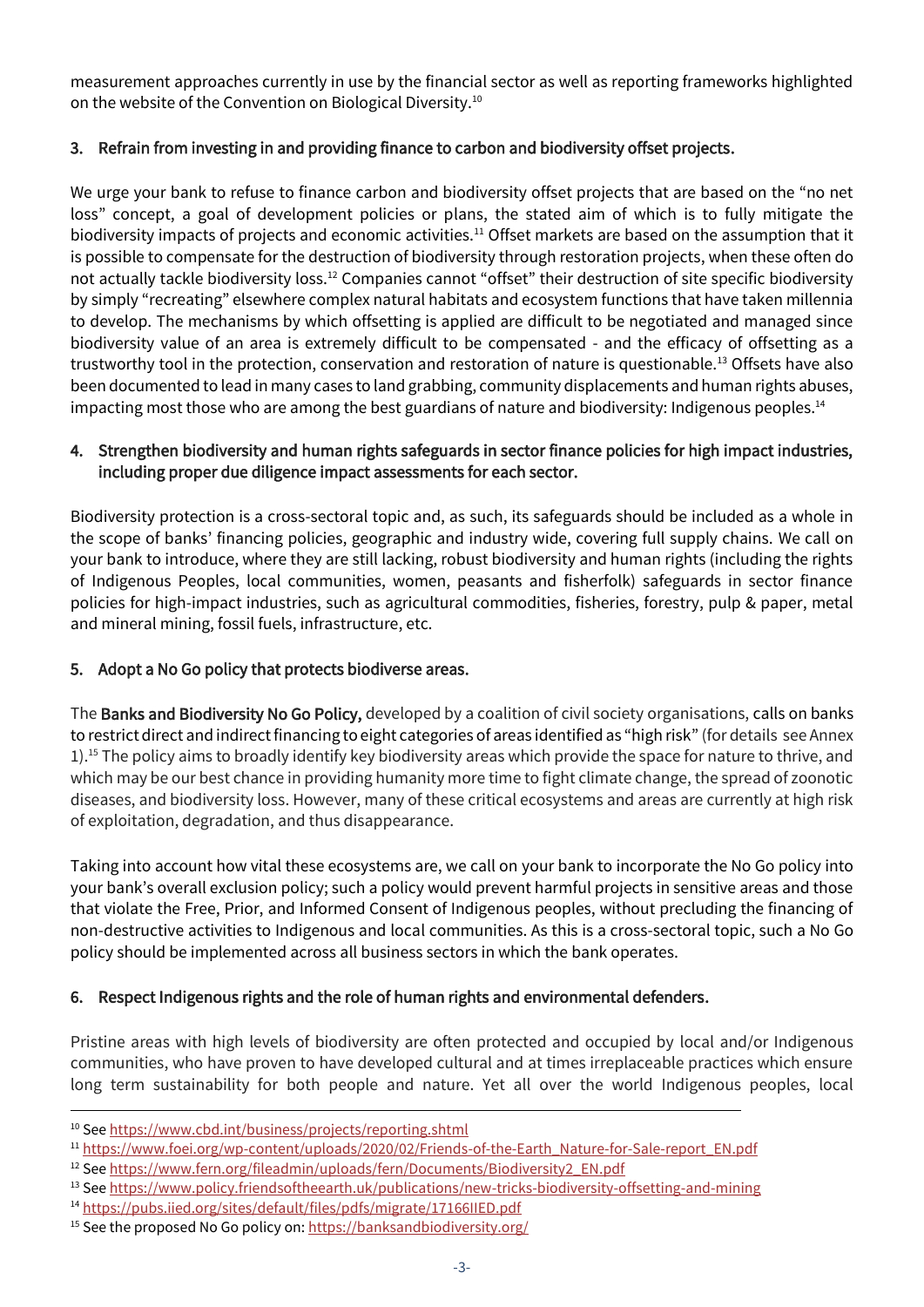communities and other local environmental defenders face criminalization, harassment, and even death for warding off exploitative or extractive activities, many of which are only possible with direct or indirect financial support from banks.<sup>16</sup>

We seek from your bank a full commitment to respect local communities and Indigenous rights as enshrined in Article 8 (j) of the Convention on Biological Diversity and in international human rights law, including the right to Free Prior Informed Consent (FPIC) and the collective rights of Indigenous peoples to lands, territories and resources, as well as a commitment to immediately stop financing operations when there is evidence of the violation of human rights of environmental defenders.<sup>17</sup>

We understand that these are challenging steps for your bank to take, but we trust your bank shares with us the same urgent concern for the dramatic state of the world's biodiversity and wishes to ensure its activities contribute to promoting solutions to the biodiversity crisis rather than exacerbating it.

We would very much welcome a response on this letter before June 30, including an overview of concrete steps your bank is planning to take before the start of the Kunming conference in October 2021. From our side we will carefully monitor policy steps taken by all banks that we have contacted with this letter.

We are also keen to have a conversation with you on the recommendations we have brought forward in this letter. If you wish to propose such a call, or if you have any further questions, you can reach us at the email address below.

Yours sincerely,

Marília Monteiro, Forest & Biodiversity campaigner at BankTrack[, Marilia@banktrack.org](mailto:Marilia@banktrack.org)

Johan Frijns, Director at BankTrack

### Also on behalf of

- Katharine Lu, Senior Sustainable Finance Manager, Friends of the Earth, United States
- Mark Grimsditch, China Global Program Director, Inclusive Development International, United States
- Emilia Hermosa, Director Assistant, China-Latin America Sustainable Investments Initiative, Ecuador
- Evelyn Schönheit, Forum Ökologie & Papier, Germany
- Tom Picken, Campaign Director Forests & Finance, Rainforest Action Network, United States
- Moira Birss, Climate and Finance Director, Amazon Watch, United States
- Tørris Jæger, Secretary-General, Rainforest Foundation Norway, Norway
- Simone Lovera, Executive Director, Global Forest Coalition, International
- Christine von Weizsaecker, President at Ecoropa, International
- Hemantha Withanage, Executive Director at Centre for Environmental Justice, Sri Lanka
- Klervi Le Guenic, Tropical Forest Campaigner at Canopée, France
- Ville-Veikko Hirvelä, Chair of the board, New Wind Association, Finland
- Mange Ram Adhana, President, Association For Promotion Sustainable Development, India
- Karen Vermeer, Pulp & Finance Working Group coordinator, Environmental Paper Network (EPN), International
- Jan Willem van Gelder, Director at Profundo BV, The Netherlands
- Radosław Ślusarczyk, President of the Management Board, Stowarzyszenie Pracownia na rzecz Wszystkich Istot (Association Workshop for All Beings), Poland
- Kenneth Amoateng, CEO, Abibinsroma Foundation, Ghana
- J Gadir Lavadenz L, Global Coordinator, CBD Alliance, International

<sup>16</sup> <https://www.sciencedirect.com/science/article/pii/S0959378020301424>

<sup>&</sup>lt;sup>17</sup> United Nations Declaration on the Rights of Indigenous Peoples (UNDRIP), Articles 3, 10 and 26.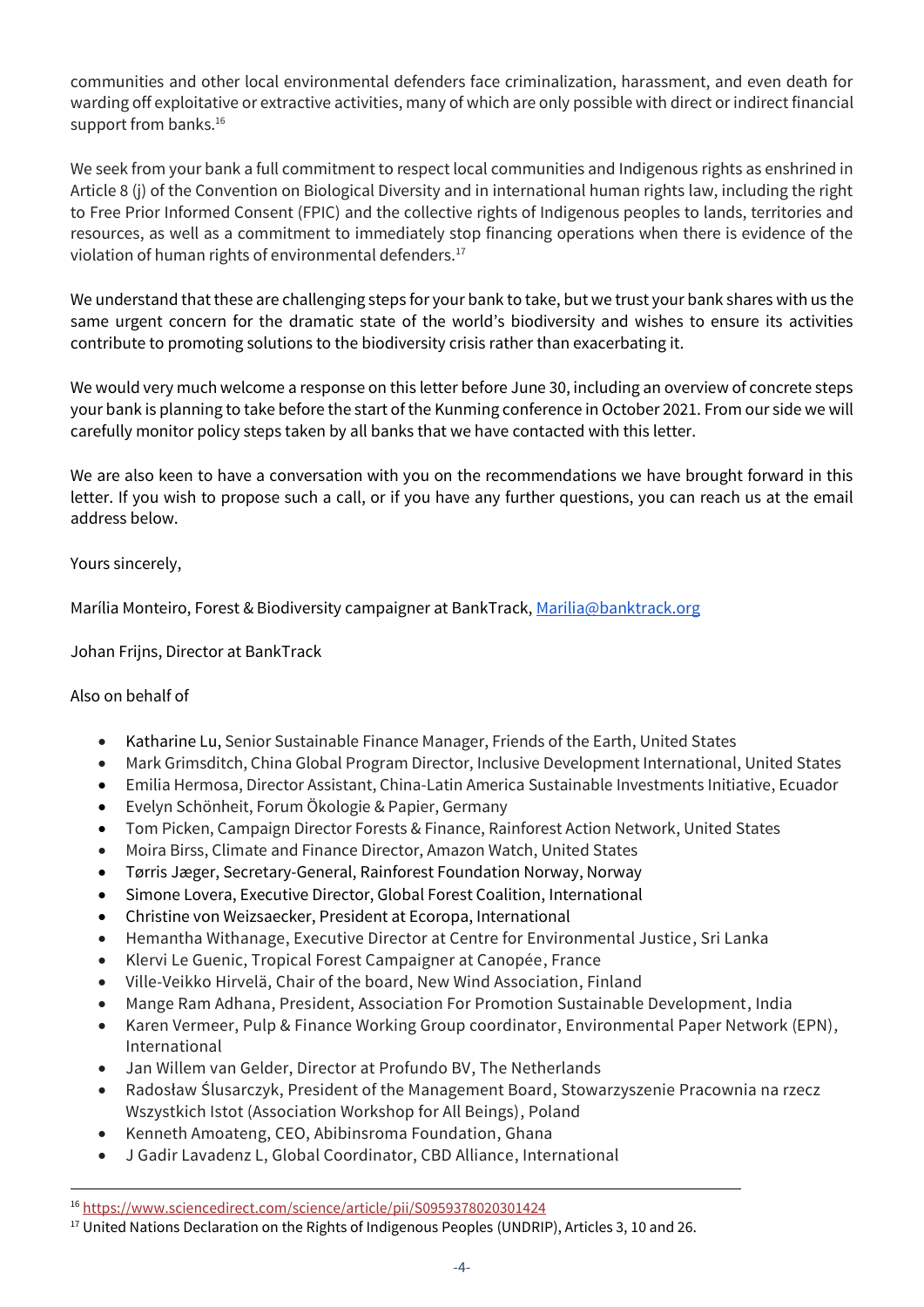- Wolfgang Kuhlmann, Director at ARA, Germany
- Frederic Hache, Director at Green Finance Observatory, Belgium
- Eugene Simonov, Coordinator at Rivers without Boundaries International Coalition, International
- Marjan Houpt, Founder at Landelijk Netwerk Bossen en Bomenbescherming, The Netherlands
- Milica Končar, Assistant on program Biodiversity and Protected Areas at Centar za životnu sredinu, FoE Bosnia and Herzegovina, Bosnia and Herzegovina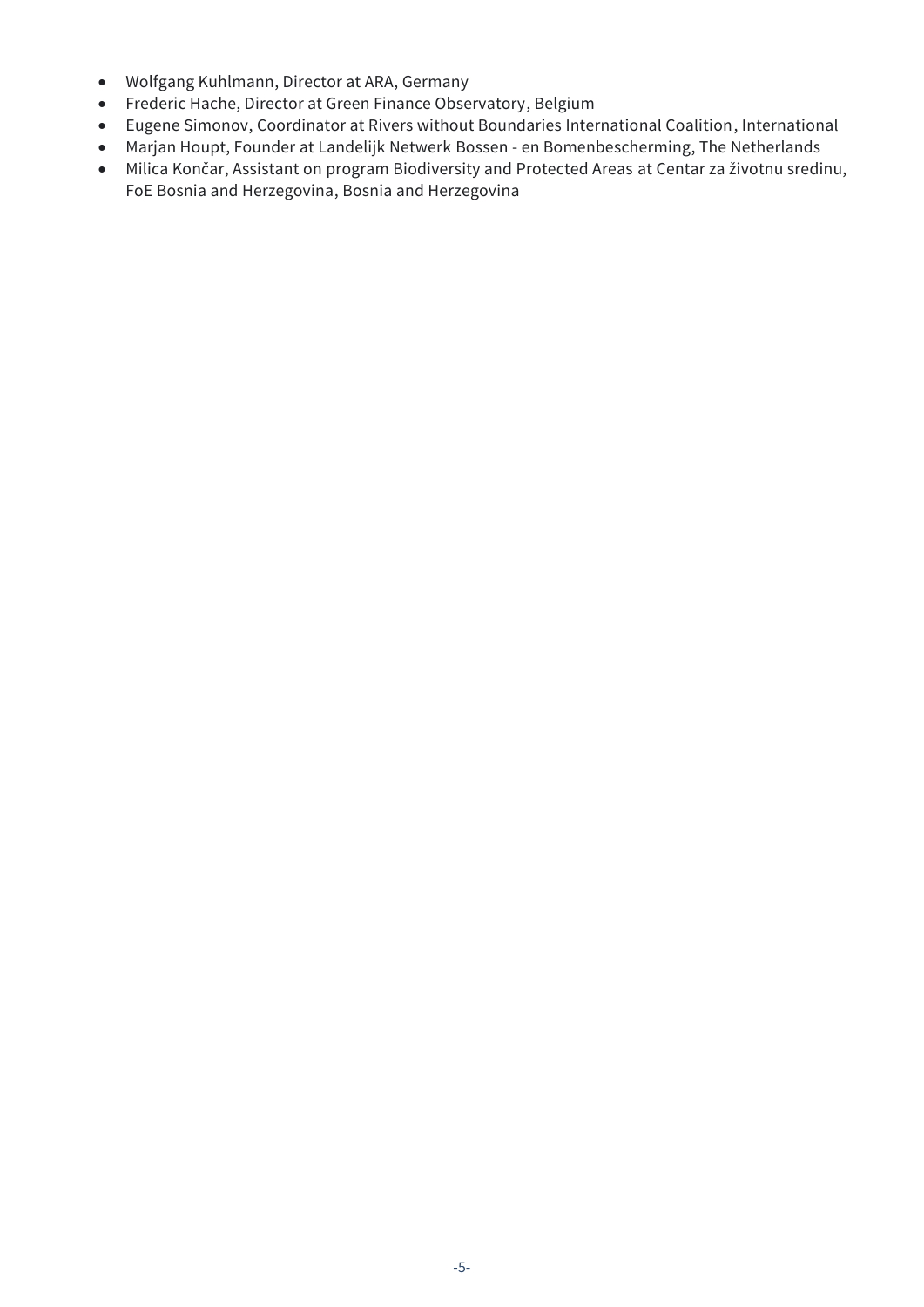### Annex 1: [Banks and Biodiversity "No Go Policy"](https://banksandbiodiversity.org/)

*In order to safeguard the rights of Indigenous and Local Communities in formally, informally, or traditionally held conserved areas – such as Indigenous and community conserved areas (ICCA), Indigenous Territories (ITs) or public lands not yet demarcated – as well as to better address and reflect the current crises of climate change, biodiversity loss, and emergence of zoonotic diseases, the Banks and Biodiversity campaign calls on banks and financial institutions to adopt a "No Go" policy which prohibits any direct or indirect financing related to unsustainable, extractive, industrial, environmentally, and/or socially harmful activities in or which may potentially impact the following areas:*

## *AREA 1:*

*Areas recognized by international conventions and agreements including but not limited to the Bonn Convention, Ramsar Convention, World Heritage Convention and Convention on Biological Diversity, or other international bodies such as UNESCO (Biosphere Reserves, UNESCO Global Geoparks, etc) or Food and Agricultural Organization (vulnerable marine ecosystems), International Maritime Organization (particularly sensitive areas), IUCN Designated Areas (Categories IA - VI)* 

## *AREA 2:*

*Nature or wilderness areas that are nationally or sub-nationally recognized and protected by law or other regulations/policies, including those which may be located in or may overlap with formally, informally, or traditionally held conserved areas such as Indigenous and community conserved areas (ICCA), Indigenous Territories (ITs) or public lands not yet demarcated*

## *AREA 3:*

*Habitats with endemic or endangered species, including key biodiversity areas*

## *AREA 4:*

*Intact primary forests and vulnerable, secondary forest ecosystems, including but not limited to boreal, temperate, and tropical forest landscapes*

## *AREA 5:*

*Free-flowing rivers, defined as bodies of water whose flow and connectivity remain unaffected by human activities*

## *AREA 6:*

*Protected or at-risk marine or coastland ecosystems, including mangrove forests, wetlands, reef systems, and those located in or which may overlap with formally, informally, or traditionally held conserved areas, Indigenous Territories (ITs), or public lands not yet demarcated, or Indigenous and community conserved areas (ICCA)*

## *AREA 7:*

*Any area where the free, prior, informed consent of Indigenous and Local Communities have not been obtained, particularly including Indigenous Peoples and Community Conserved Territories and Areas (ICCAs), community-based conservation areas, formally, informally, or traditionally held conserved areas, Indigenous Territories, sacred sites and/or land with ancestral significance to traditional and Indigenous communities*

## *AREA 8:*

*Iconic Ecosystems, defined as ecosystems with unique, superlative natural, biodiversity, and/or cultural value which may sprawl across state boundaries, and thus may not be wholly or officially recognized or protected by host countries or international bodies. Examples include transboundary ecosystems, such as the Amazon, the Arctic, among other at-risk ecosystems*